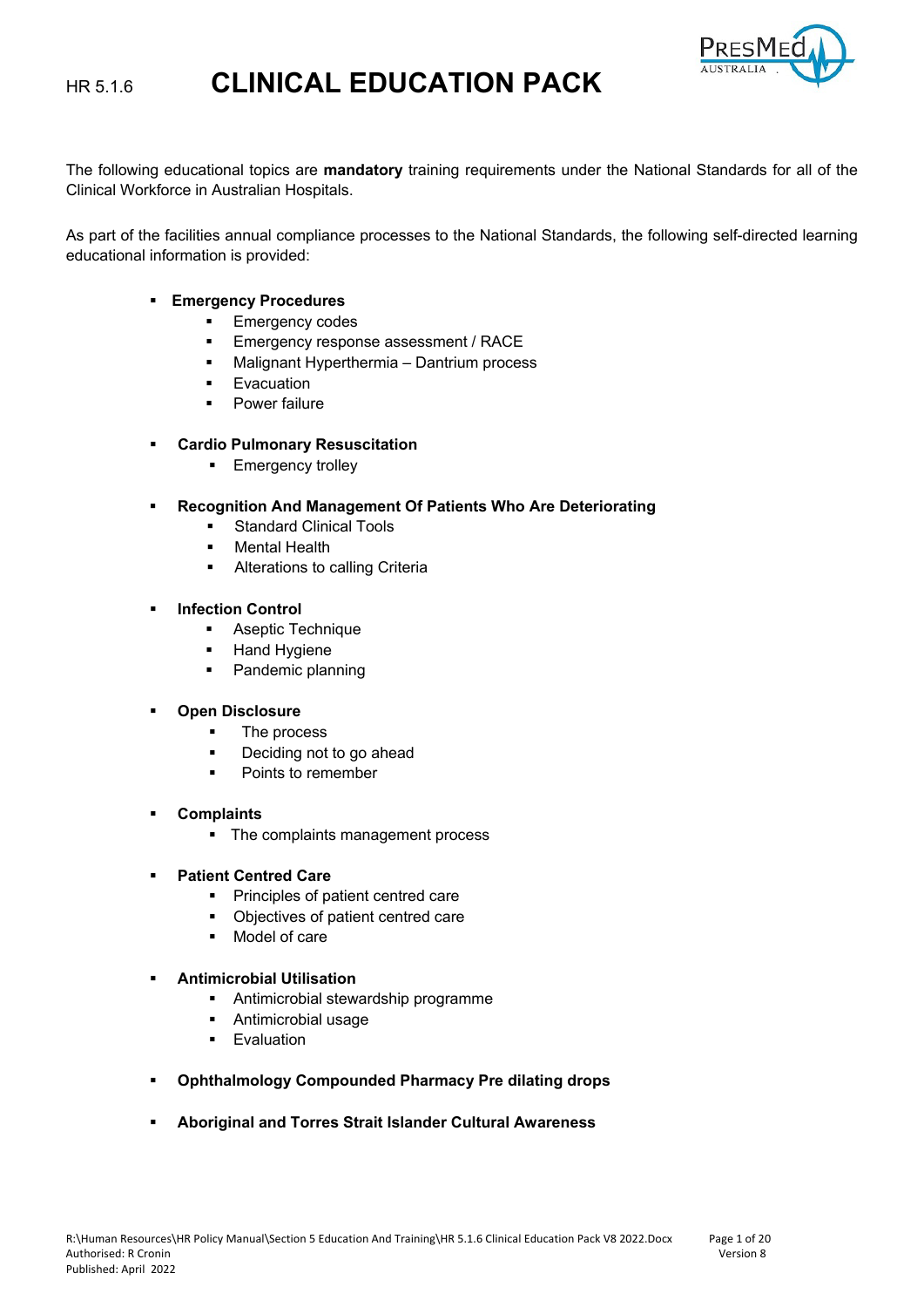

# **EMERGENCY PROCEDURES**

PRESMED AUSTRALIA facilities provide care for patients undergoing elective surgery. In the event of an emergency, the facility would cancel any remaining patients or operating lists while the situation was controlled, resolved and investigated.

### **EMERGENCY CODES**

Flip Charts are prominently displayed in the facility at all telephones and staff are educated in their use. The following Emergency Codes are used to identify and announce a particular emergency situation and each code has a related policy:

| <b>CODE RED</b>    | Fire                               |
|--------------------|------------------------------------|
| <b>CODE BLUE</b>   | Medical Emergency / Cardiac Arrest |
| <b>CODE PURPLE</b> | Bomb/Arson                         |
| CODE BLACK         | <b>Personal Threat</b>             |
| <b>CODE ORANGE</b> | Evacuation                         |
| <b>CODE YELLOW</b> | Internal Disaster                  |
| <b>CODE BROWN</b>  | External Disaster                  |

- The telephone system is the main communication link in an emergency situation. If the telephone system fails, call 112 from a mobile phone
- If the Fire alarm fails, and/or an alternate emergency service is required, telephone 000 and ask for the fire department or required emergency service.
- If a bomb or arson threat is received via the phone Do Not Hang Up the Receiver Leave the Line Open as this may allow the police to trace the call

# **MALIGNANT HYPERTHERMIA - DANTRIUM PROCESS**

Stored in the Malignant Hyperthermia box in the Anaesthetic area.

- 24 Vials Dantrium
- **EXECTE:** Sterile Water for Injection

Additional Dantrium supplies are located at the closest public hospital, who are alerted as soon as Malignant Hyperthermia is detected in a patient. Advice can be given to the anaesthetist if required.

*If an urgent delivery of Dantrium is required, the Police are asked to collect the Dantrium from the hospital and deliver to the facility*

# **EMERGENCY RESPONSE ASSESSMENT / RACE**

This should be undertaken simultaneously if possible, or in order that provides for the highest level of life safety.

- R Remove persons from immediate danger if safe to do so
- A Alert other people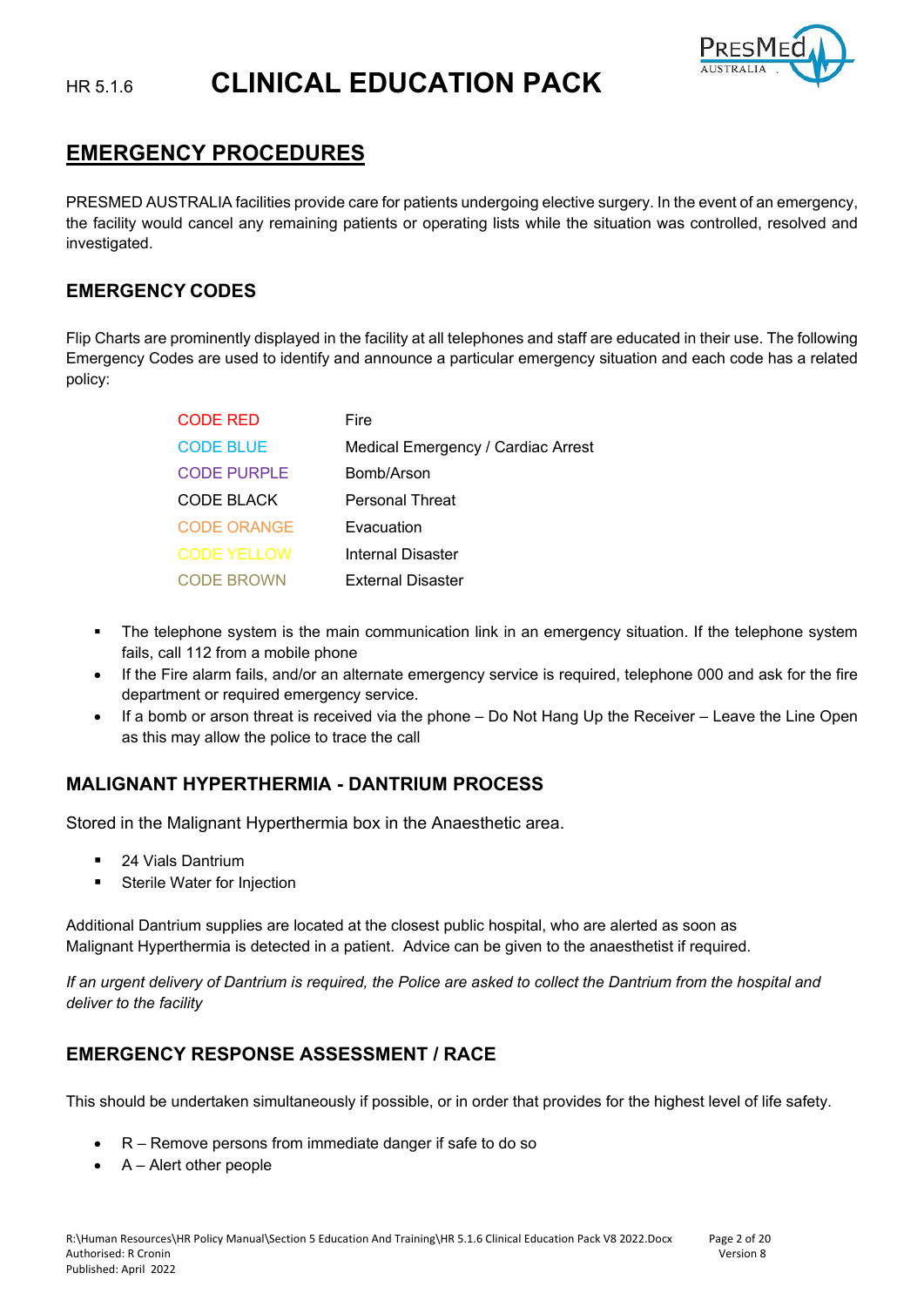

- C Confine the fire and smoke by closing all doors if safe to do so on exit
- $E -$  Extinguish the fire if safe to do so.

# **EVACUATION**

**"IF IN DOUBT – EVACUATE"** should be followed if it will be the safest action for patients and staff. Floor plans are displayed throughout the facility and detail the exits and emergency equipment locations. The emergency equipment available is fire blankets, fire extinguishers and a fire hose reel.

#### **Stages of Evacuation**

Depending on the nature of the emergency and instructions given by the Fire Officer or external emergency personnel, an evacuation could be staged as follows:

Stage 1

- An assembly area that is a safe distance from the fire and smoke.
- Once the area has been evacuated, doors should be closed to localise the fire/smoke/incident.

Stage 2

- When the fire is not being contained in its localised area, or smoke is percolating out to passages, corridors, etc., it will be necessary to evacuate the building.
- All available staff are required to assist in the movement of patient and others to a place of safety.

#### **Evacuating Patients**

Evacuate in group form and staged sections on direction of Fire Officer

- Ambulant patients, requiring a staff member to guide or direct them to a place of safety
- Semi-ambulant patients, requiring some physical assistance
- Non-ambulant patients who need to be physically moved or carried
- Non-compliant aggressive, violent or resistive persons

#### **Methods of Assisting Patients in Evacuation**

These are determined by clinical staff as to the most suitable method, depending on their condition and with due consideration to their ongoing medical needs.

- Fore and Aft carry
- Swing and hand seat carry
- Human crutch support
- **Sheet**
- Recliner chairs or Trolleys through EXIT doors

#### **Evacuated Patients**

- When the facility remains unsafe to be re-entered, the Fire Safety Officer / Delegate to arrange Ambulance support according to patient needs
- Contact the closest public hospital and advise the Emergency Department and Theatre of patients for transfer: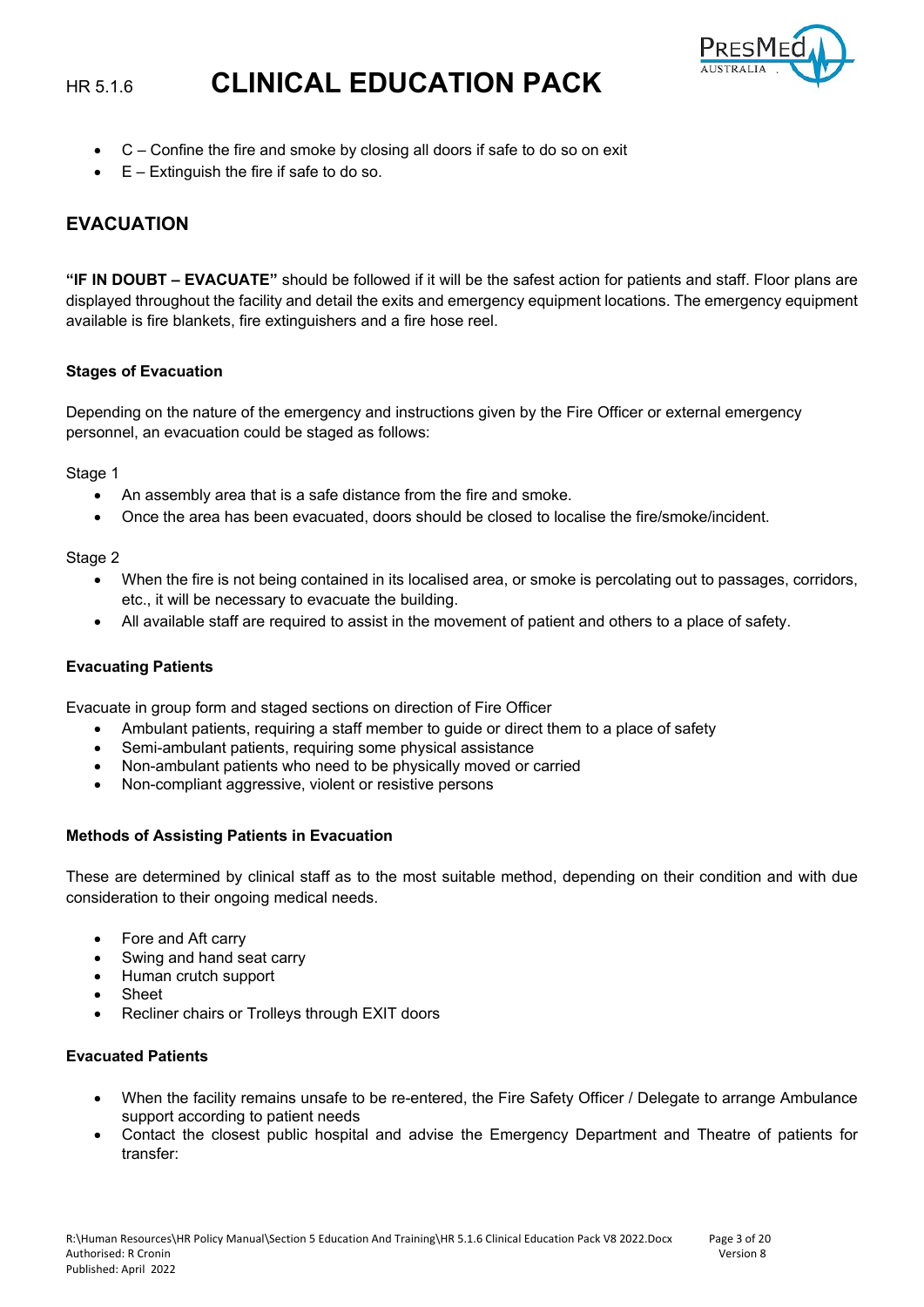

| CCDH                    | <b>Contact Gosford Hospital</b>      | 02 4320 2111 |
|-------------------------|--------------------------------------|--------------|
| $\circ$ ESC             | <b>Contact Ryde Hospital</b>         | 02 9858 7888 |
| ⊙ CPH                   | Contact the Royal North Shore        | 02 9926 7483 |
| MDS                     | Contact Hornsby Ku-ring-gai Hospital | 02 9477 9123 |
| <b>METWEST SURGICAL</b> | <b>Contact Blacktown Hospital</b>    | 02 9881 8535 |
|                         |                                      |              |

Patient Clinical Records accompany them out of the facility prior to transfer

#### **ASSEMBLY AREAS**

Assembly areas are shown on the evacuation diagrams and are documented on the flip charts within the facility.

- CENTRAL COAST DAY HOSPITAL: Car Park Entry on Ilya Avenue
- EPPING SURGERY CENTRE: Arden Anglican School, 50 Oxford Street Epping.
- CHATSWOOD PRIVATE HOSPITAL: Corner Archer & Albert Avenue Chatswood
- MADISON DAY SURGERY: Intersection of Burdett and Hunter Streets
- METWEST SURGICAL: Carpark in front of the building at 17 Hereward Highway Blacktown

#### **POWER FAILURE**

In the event of a power failure:

- The facility has a UPS (Uninterrupted Power Supply) Systems
- Emergency lighting will activate in each theatre, SSD and patient care areas.
- Torches are located in all areas of the facility for use in an emergency and to supplement the emergency lighting
- It is important to conserve power during the failure by switching off all unnecessary lights and electrical equipment
- The surgeon and anaesthetist will make a decision on how to proceed, by either terminating or completing the episode of care. All staff & AMP's must be aware that the UPS is able to supply power for the following time frames:

|                                    | <b>CCDH</b> | ESC.       | CPH                             | <b>MDS</b>  | <b>METWEST</b> |
|------------------------------------|-------------|------------|---------------------------------|-------------|----------------|
| <b>Estimated Run</b><br>$\tau$ ime | 60 minutes  | 30 minutes | Unlimited - Diesel<br>Generator | 300 minutes | 20 mins        |

# **CARDIO PULMONARY RESUSCITATION**

CPR should commence with chest compressions and interruptions to compressions must be minimised. Priorities in CPR are defibrillation, oxygenation and ventilation together with external cardiac compression.

#### *STEPS OF RESUSCITATION: DRABCD*

- 1. Check for Danger (hazards, risks, safety)
- 2. Check for Response (if unresponsive)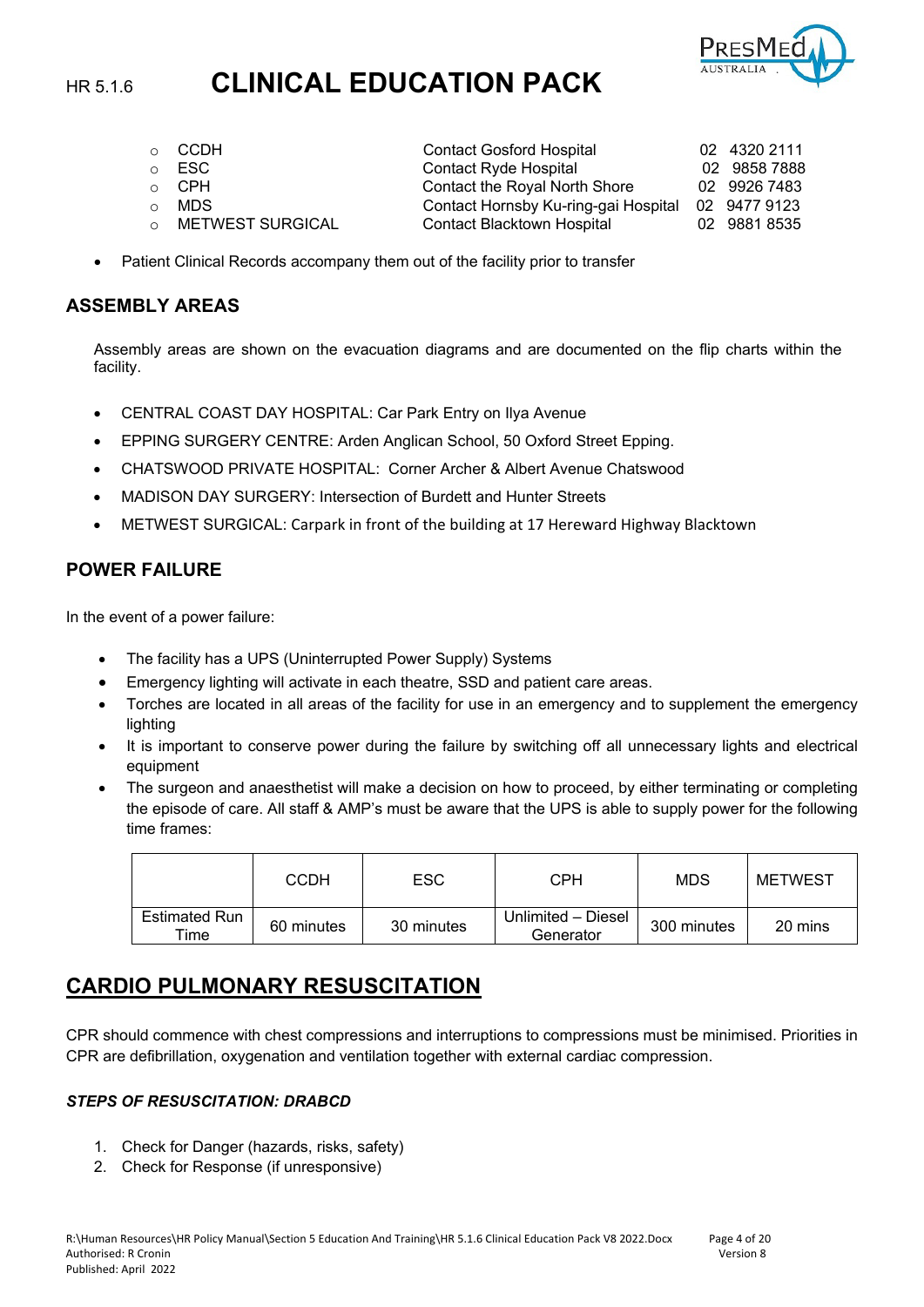

- 3. Send for help
- 4. Open the airway
- 5. Check breathing (if not breathing / abnormal breathing)
- 6. Give 30 chest compressions (almost 2 compressions per second) followed by two breaths (should result in the delivery of five cycles in approximately 2 minutes)
- 7. Attach an AED (Automated External Defibrillator) if available and follow the prompts

#### *COMPRESSION VENTILATION RATIO*

30 compressions to 2 ventilations is recommended for all ages, regardless of the number of people present. Compressions must be paused to allow for ventilations but not to check for response or breathing.

#### *DURATION OF CPR*

Continue until:

- The patient responds or begins breathing normally
- It is impossible to continue (e.g. exhaustion)
- CPR is taken over by another health care professional
- CPR is directed to be ceased by a senior health care professional

### **EMERGENCY TROLLEY**

The facility has an emergency trolley that contains equipment and medications that meet the Australian Resuscitation Council Guidelines 2010 and the NSW Ministry of Health requirements.

EQUIPMENT:

- Airways, laryngeal masks and ET tubes
- Bag valve- mask
- IV cannulas, giving sets and fluids
- Oxygen and suction
- Defibrillator with AED function
- Dedicated Paediatric Broselow trolley for the facility's that admit Paediatric patients

#### MEDICATIONS:

- IV drug administration is preferable and most easily achieved via a peripheral cannula. An Intraosseous needle is available if required for safe, effective delivery of fluids and drugs.
- Medications available include:

| Adrenaline | Magnesium          |
|------------|--------------------|
| Amiodrane  | Lignocaine         |
| Calcium    | Sodium bicarbonate |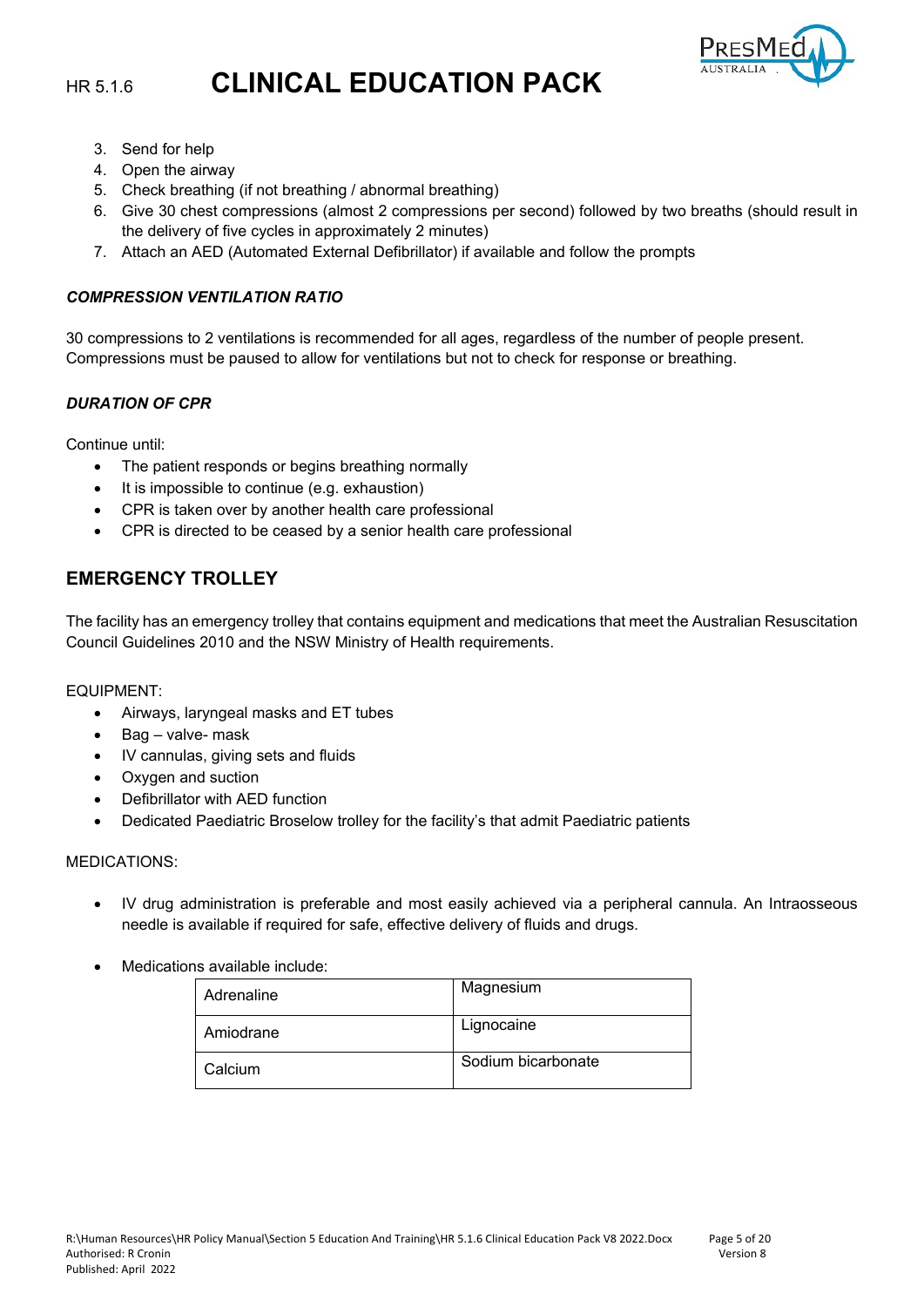

# **INFECTION CONTROL**

Adherence to the principle of infection control is essential to reducing infections that are a direct or indirect result of healthcare. Patients and health care workers are the most likely source of the infectious agents and are the most common susceptible host. Health care workers and visitors may also be at risk of both infection and transmission. In health care settings the modes of transmission of infectious agents are contact (including blood borne), droplet and airborne).

In accordance with the principle, the facility has implemented work practices that reduce the risk of the transmission of infectious agents through a two tiered approach:

1. Standard precautions:

Work practices are applied to everyone regardless of their perceived or confirmed infectious status that ensures a basic level of infection control.

Strategies include:

- Personal hand hygiene practice
- Use of gloves, gowns, plastic aprons, masks/Shields, eye protection
- Safe handling of and disposable of sharps- non touch technique
- Environmental control- cleaning and spills management
- Appropriate reprocessing of reusable equipment & instruments
- Practising respiratory hygiene & etiquette
- Aseptic technique
- Appropriate handling of waste and linen

This practice is regularly monitored and reported back to MACC & Board of Directors

2. Transmission precautions:

Effectively managing infectious agents where standard precaution may not be sufficient on their own. Additional transmission precautions are then implemented such as Contact, Droplet & Airborne.

Strategies include:

- Pre risk assessment
- Isolating/ segregation of known patients,
- Scheduling last on the list
- Wearing specified personal protective equipment
- Providing patient dedicated equipment
- Use of an appropriate Therapeutic Goods Administration- listed hospital grade disinfectant with special claims
- Using specific air handling techniques
- Restricting the movement of both patients & health care workers
- Restricting the number of visitors to the centre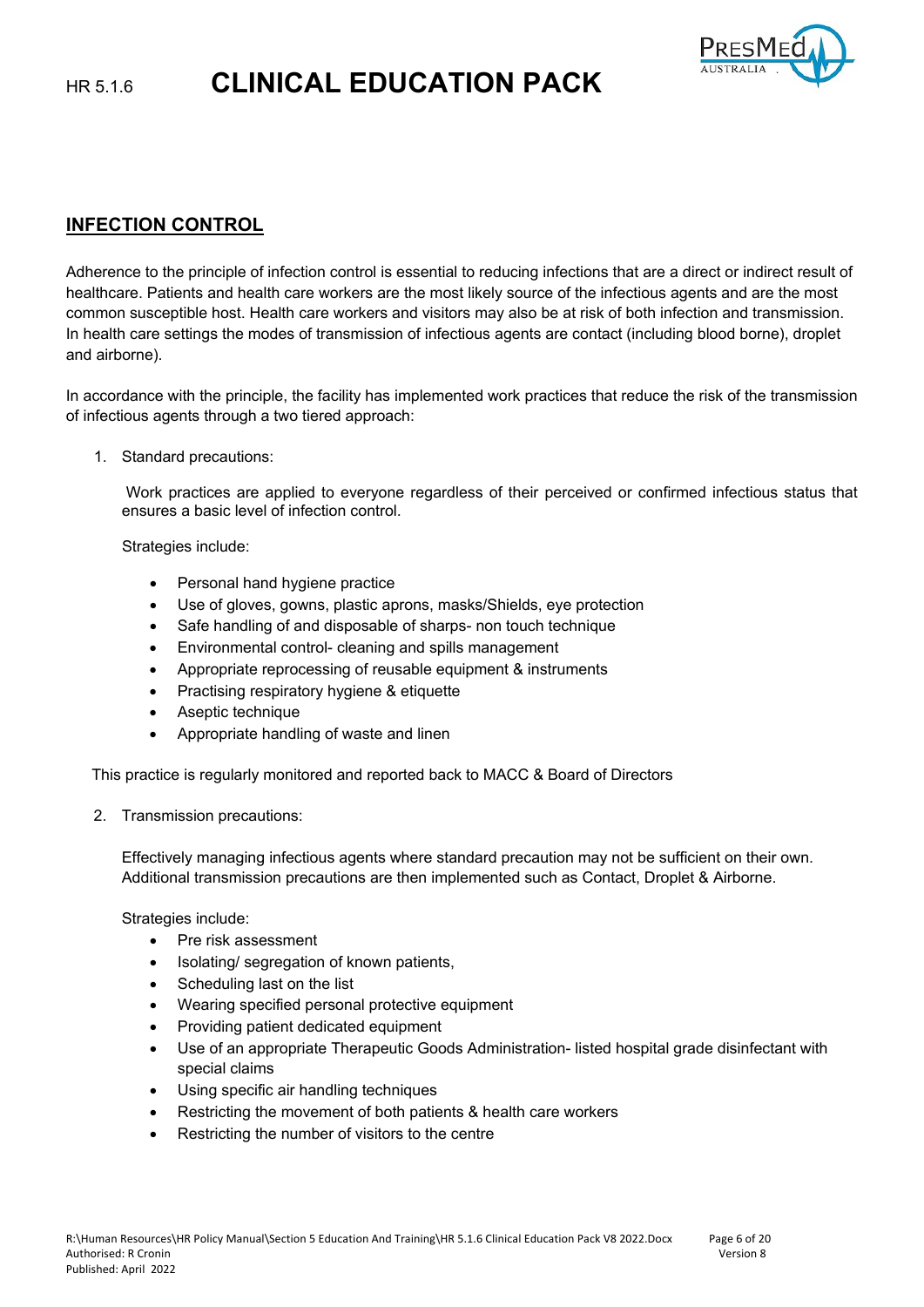

# **RECOGNITION AND MANAGEMENT OF PATIENTS WHO ARE DETERIORATING**

Prompt and effective review is an essential to managing patients who are clinically deteriorating.

Presmed facilities uses five clinical observation charts that supports clinicians to recognise when a patient is physiologically deteriorating and outlines the appropriate response.

Approved for use:

- Observation & Response Adult
- Observation & Response 0-12mths
- Observation & Response s 1-4
- Observation & Response 5-11
- Observation &Response 12-16yrs

This chart is automatically selected within the DOX medical record system. The Observation Chart incorporates a colour coded "Track and trigger" tool. Patients observations are documented in either the Yellow ( Increased Surveillance, Orange (Clinical Review) or Purple zone ( Emergency Call-Rapid Response ) format to alert clinicians to patients who are deteriorating by graphically "tracking" their vital sign observations over time and "triggering" an appropriate escalation of care. The colour zone triggers actions for a clinical review request. The chart also includes a list of additional colour- coded escalation criteria that include other standard signs and symptoms of deterioration. Documentation includes treatment provided, changes to care plans and / or new criteria for escalation.

Escalation of care responses may be also be initiated by patients/carers. Research shows that facilitation escalation of care responses from patients/carers improves outcomes for patients. Presmed policy is that if patients/carers request a review of their care due to concerns about their health, then staff members must escalate their request to a AMP and ensure that the clinical review is documented in the *MR 10 Observations and response form.*

#### **Alteration to Criteria**

It is recommended that patients with clinical needs which differ from approved clinical management be documented in the medical record by the treating medical officer and alterations made to the calling criteria based on assessment of the patient. If abnormal observations are to be tolerated for the patient's clinical condition, write the acceptable ranges in the modification section where a Clinical Review or Emergency Call / Rapid Response will not be triggered.

Altered calling criteria are only to be used:

- To align calling criteria with the patients baseline vital sign observation baseline parameters when they are above or below the standard calling criteria
- If the course of the patients disease or condition, recovery from a particular intervention, is expected to be above or below the standard calling criteria
- If the proposed changes to the standard calling criteria will improve detection of patient deterioration

#### **Mental Deterioration**:

Presmed facilities have risk averse patient selection policies, that is, basically well patients are admitted. The patient selection policy specifically states that unstable mental health patients are not suitable for elective surgery. Pre-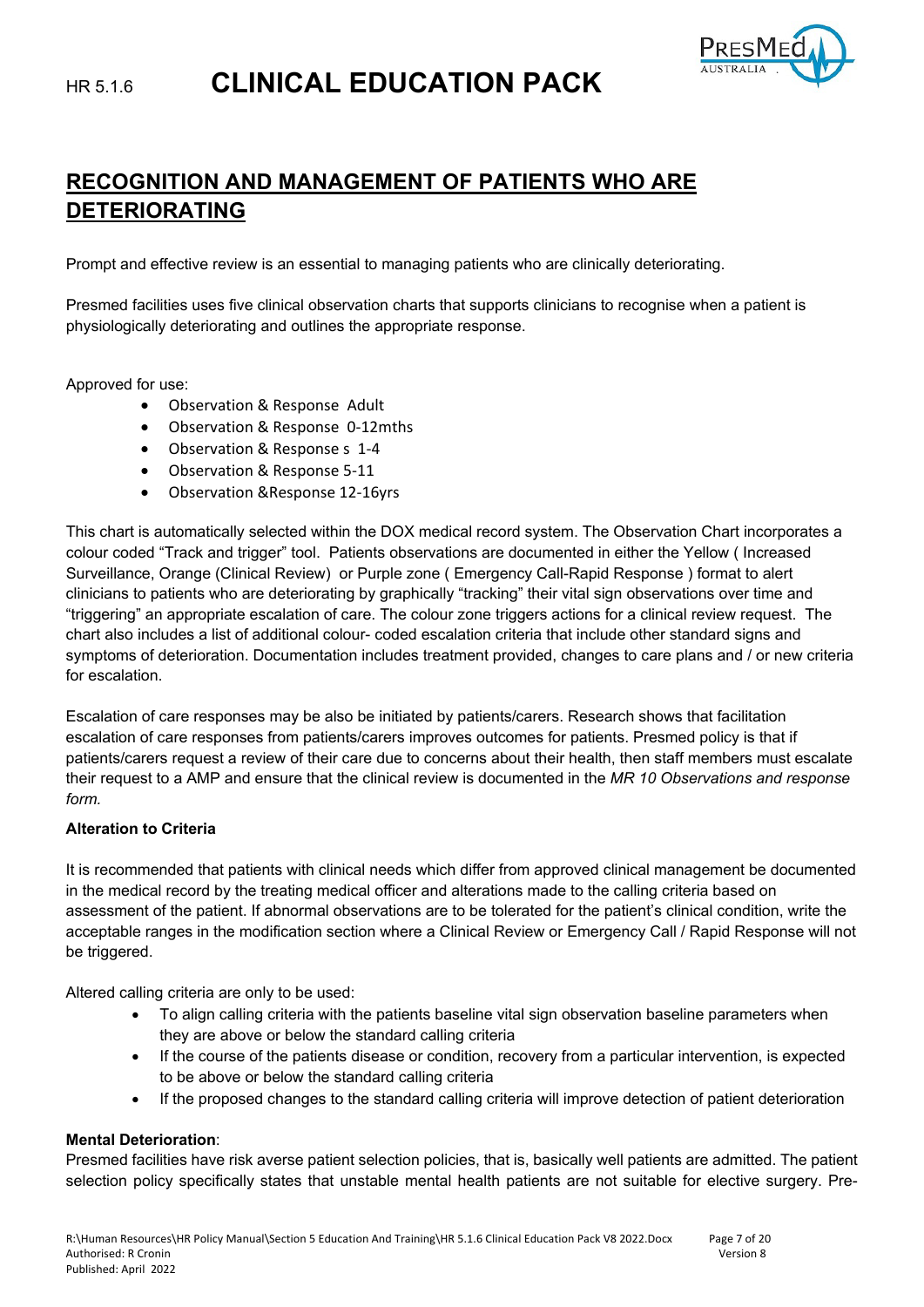

operative screening and assessment process with AMP's and nursing staff are effective. There have been no cases of patients being admitted across the PMA Group who have thoughts of self-harm, expressed suicidal ideation, violence and aggression. The use of restraint is not permitted and there has been no instances of restraint required across our Group.

Some people experience a period of confusion after anaesthesia and potential aggression, is relevant to our context and case mix, in these circumstances. In rare instances, they may behave aggressively while in this agitated state. Refer to Policy CM1.26 Delirium and Cognitive Impairment Risk Assessment and Interventions for further information.

Safe patient handling techniques may occur in the context of post-operative delirium, whereby Post Anaesthesia Recovery Unit (PACU) staff may be required to safely care for a patient waking up from their anaesthetic, in a disorientated and confused state. Post-operative delirium is monitored as a clinical indicator by the organization. Staff complete a QSIR report so that this indicator is reported to the MAAC and Board.

There is no chart available for tracking a person's mental state. If a response is initiated when it is recognised there is a deterioration in the mental state in a person for whom you are providing health care:

- Present an empathetic and calm response to a person's distress. This can immediately deescalate a situation. Be nonjudgmental, respectful
- Mobilise a person's existing supports will also contribute to an effective response
- Referral to a patient's GP, further Mental Health teams, ED staff will be made if required, on a case by case basis should there be ongoing issues with any of the above requiring further care. These discussions will be made with the patient and their family or carer
- Accessing the patients 'My Health Record' may contribute to improved communication with external care providers and improve continuity and coordination of care as people are transferred to an acute health service
- Clinicians should consider if symptoms indicate the person is experiencing delirium and manage the condition when it occurs.
- Consult the person experiencing deterioration about what is happening to them
- Incorporate information if known, a person's advance care plan and ensure this is incorporated into the response
- Use a structured clinical handover to effectively communicate about a person's health care

# **INFECTION CONTROL**

# **ASEPTIC TECHNIQUE**

Aseptic technique is a framework for aseptic practice. In aseptic technique, asepsis is ensured by identifying and then protecting key parts and key sites from contamination.

*This is achieved by correct:*

- 1. Hand hygiene,
- 2. Non touch technique,
- 3. Using new sterilised equipment and or
- 4. Cleaning existing key parts to a standard that renders them aseptic prior to use.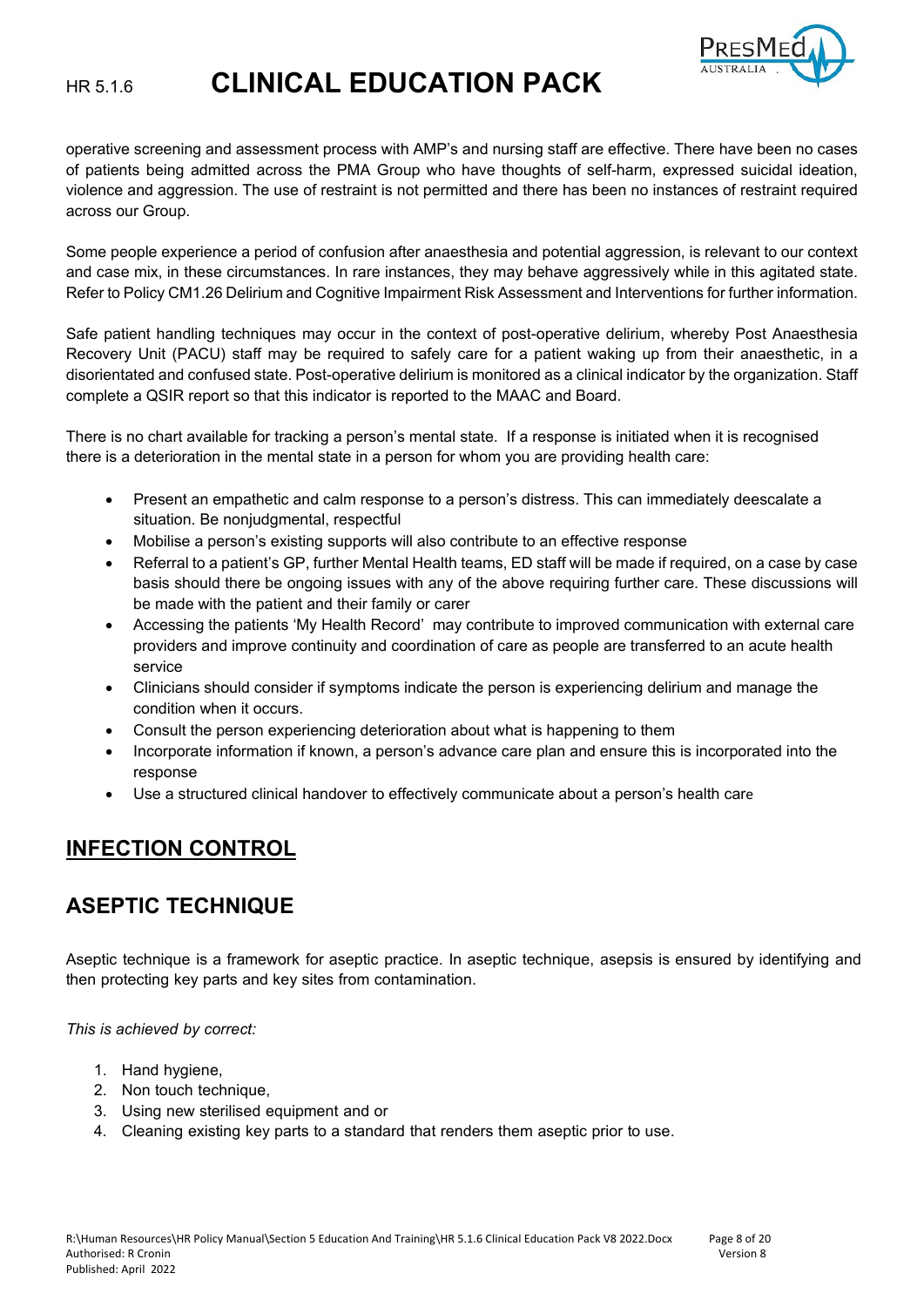

*Core infection control components:*

- 1. **Key parts and key sites identification and protection** key parts must be identified and protected at all times. Aseptic key parts must only come into contact with other aseptic key parts and / or key sites.
- 2. **Hand hygiene** Effective hand hygiene is an essential part of aseptic technique. It is known that hand hygiene is not always performed correctly thus identifying key parts and not touching them is vital in maintaining asepsis.

#### **Aseptic fields**

Aseptic fields provide a controlled aseptic working space to help maintain integrity of the asepsis during clinical procedures. Size of the aseptic field will be dependent upon the complexity of the procedure to be performed.

- Critical aseptic fields are used when key parts and or key sites (usually due to their size or number), cannot be easily protected at all times with covers and caps, or handled at all times by non-touch technique such as in the operating theatres.
- Critical micro aseptic fields involve covering or protecting key parts with syringe caps, sheaths, covers or packaging. The inside of caps and covers is sterile and provides optimum aseptic field for key parts.
- General aseptic fields are used for standard aseptic technique when key parts can be easily and optimally protected. The main general aseptic field does not have to be managed as a key part and is essentially promoting rather than ensuring asepsis

#### **Standard Aseptic technique**

- Typically short duration procedures (less than 20 minutes)
- Technically simple procedures
- Involve relatively few and small key sites and key parts
- Require main general aseptic field and non-sterile gloves
- Use of critical micro aseptic fields and non-touch technique is essential to protect key parts and key sites

#### **Surgical Aseptic technique**

- Technically complex procedures
- Involve extended period of time
- Large open key sites or large or numerous key parts
- Require main critical aseptic field and sterile gloves and full barrier precautions
- Use of critical aseptic fields and non-touch technique is used where practical to do so

# **HAND HYGIENE**

#### **The 5 moments of hand hygiene are:**

- 1. Before touching a patient in any way
- 2. Before doing a procedure, once hand hygiene is done, nothing else in the environment should be touched prior to the procedure starting
- 3. After a procedure or exposure to body fluids to prevent health care working infection or environmental contamination
- 4. After touching a patient to prevent health care working infection or environmental contamination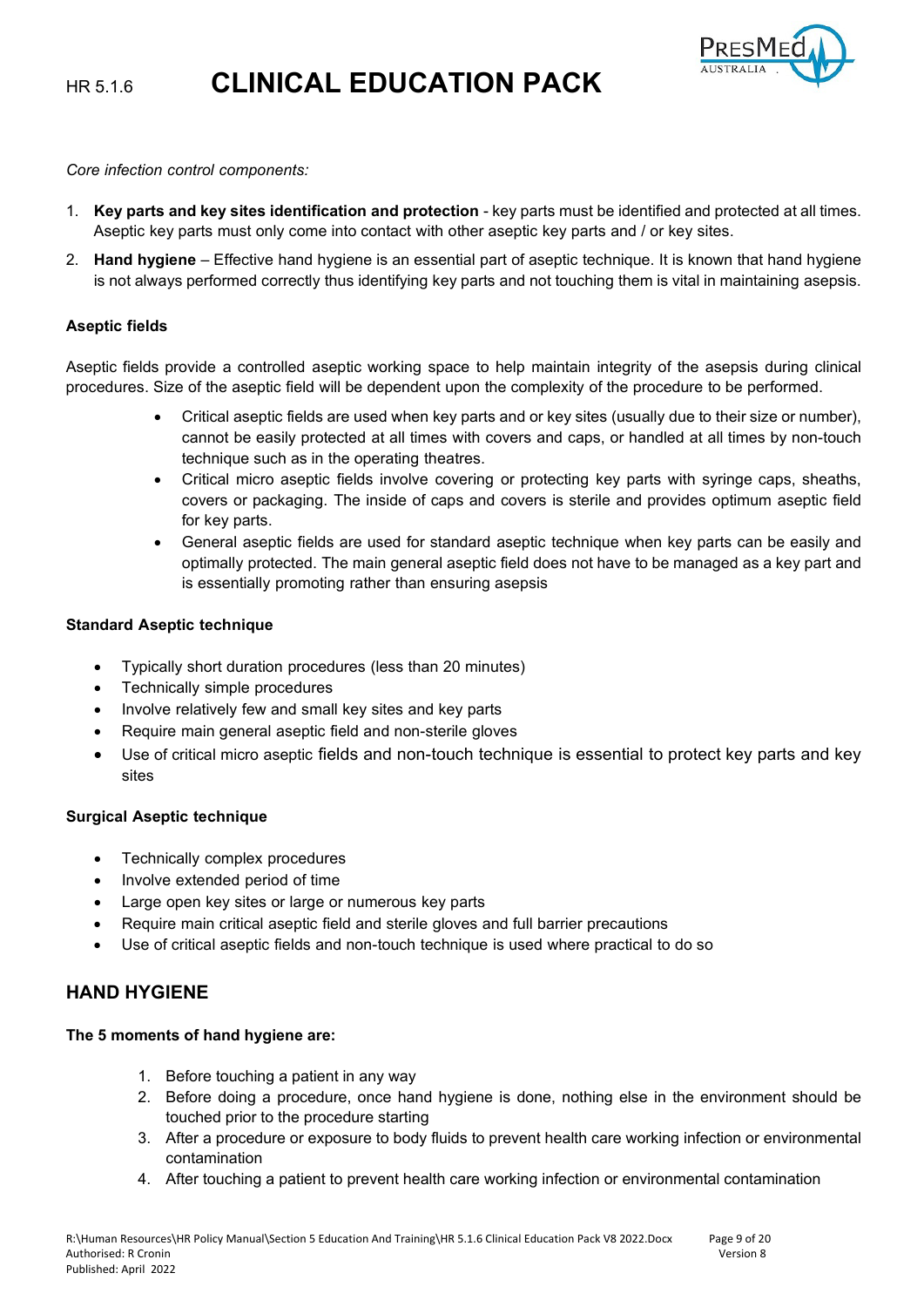

- 5. After touching a patient surrounds or belongings, even though the patient has not been touched
- **HAND WASHING** should be done immediately if body substances contaminate them. Hand rub is not recommended if hands are grossly contaminated
- **HAND RUB** should be used for most hand hygiene activities as it is more effective, quicker to use and better tolerated by the hands. It is also easily accessed at the point of care.
- **A SURGICAL HAND WASH** or rub is required for surgical aseptic technique. The first wash of the day should be 5 minutes, with subsequent washes of 3 minutes or surgical hand rub completed. Alcohol based surgical hand rub is available at most facilities as a replacement to the traditional method. Antimicrobial surgical hand scrub agents and alcohol hand rub agents should not be used sequentially.
- **HAND HYGIENE AUDITS** are conducted throughout the year to ensure compliance of medical and nursing staff to the 5 moments of hand hygiene.

#### **Glove use**

If it is necessary to touch key parts or key sites directly, sterile gloves are used to minimize risk of contamination, body fluid exposure and / or exposure to any drugs that may be administered during the procedure. Disposable gloves are provided for non-sterile procedures; however this does not negate the need for hand hygiene to be performed. Hands must be washed and dried, or hand rub used, before donning gloves and after the removal of gloves. Latex free gloves are available on request

#### **PANDEMIC PLANNING**

PresMed facilities have a framework in place to aid a response to an influenza pandemic and to other outbreaks of other respiratory pathogens with pandemic potential. The plan is always "active'.

The plan provides a strategic outline of possible PresMed response activities that are tailored during an influenza pandemic response**.** 

The development of this sub plan has been informed by the following pandemic plans:

- National whole-of-government influenza pandemic plan National Action Plan for Human Influenza Pandemic (NAPHIP)
- National health influenza pandemic plan Australian Health Management Plan for Pandemic Influenza (AHMPPI)
- NSW whole-of-government influenza pandemic plan NSW Human Influenza Pandemic Plan (NSW HIPP).

The key objectives of the pandemic response for PresMed facilities are to:

- Minimise transmission, morbidity and mortality of the pandemic virus in patients and staff
- Inform, engage and empower health professionals to assist in the response to the pandemic
- Maintain effective functioning during the pandemic response so as to achieve optimum health outcomes during a sustained influenza pandemic
- The strategies to date that have been implemented to COVID 19 are in accordance with Commonwealth Government, NSW Health, Local Public Health include: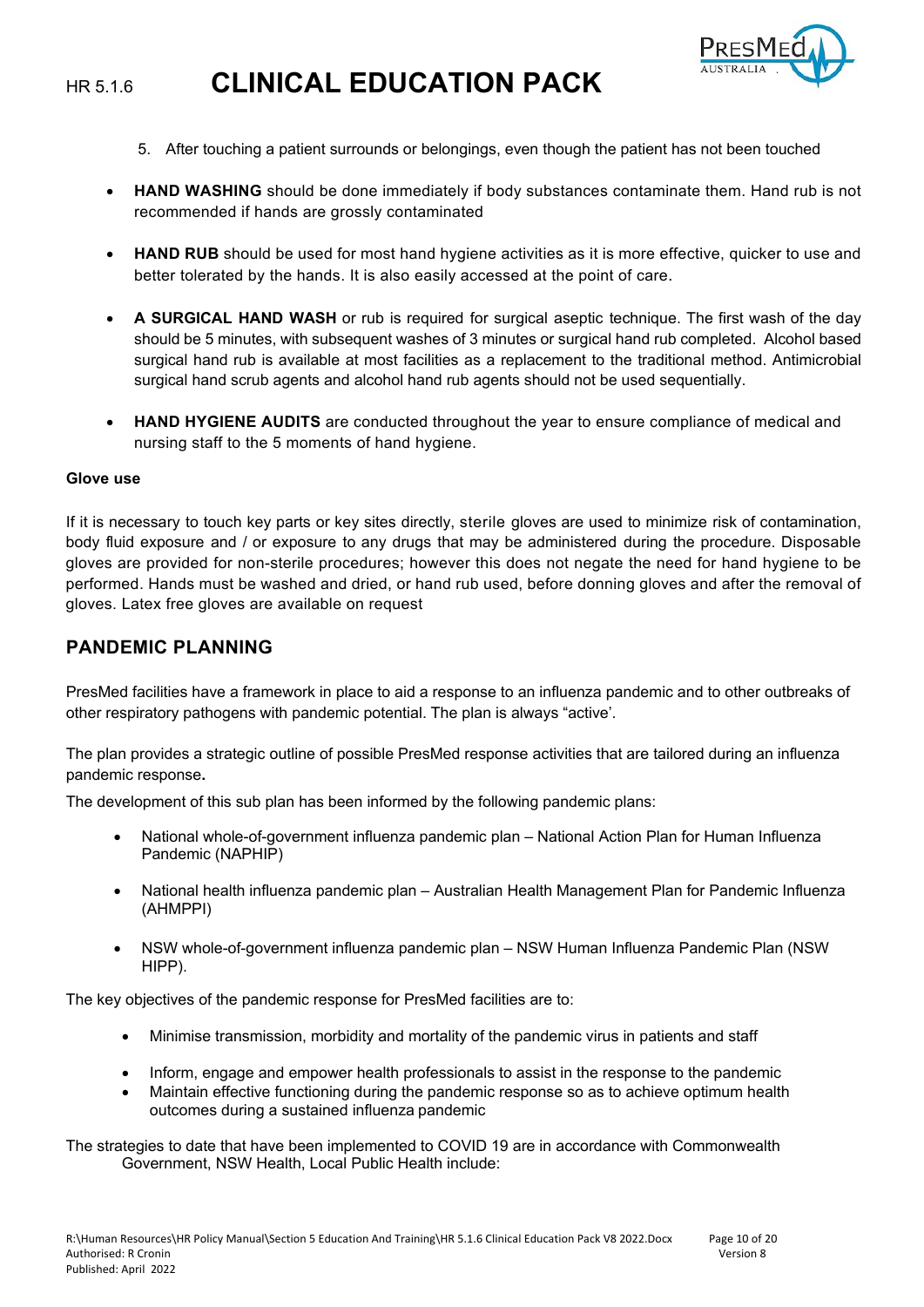

- Pre-operative respiratory risk screening measures at the pre-op call.
- Temperature checking and respiratory risk screening on admission for all patients/carers/visitors.
- Reduction in the numbers of carer's waiting in the waiting room and their access to the clinical area.
- Temperature checking and respiratory risk screening daily for all staff, doctors and theatre visitors.
- Social distancing measures with added signage/Perspex barriers at reception.
- Extra daily cleaning measures for high-frequency touch surfaces.
- All staff and doctors have completed a competency of donning and doffing PPE.
- Education to all staff on PPE videos.
- Heightened awareness of staff and doctor health. Any staff member or doctor unwell required to not attend work and get tested.
- A risk-averse approach was adopted to all patients. All symptomatic patients have been cancelled following discussion with the surgeon/anaesthetist, sent for testing if relevant and rescheduled when they are negative and asymptomatic.
- Health Care workers under Regulation 46 the "Work Health and Safety Regulations 2017 NSW" have a duty to when provided with PPE by their employer must:
	- Use or wear PPE in accordance with any information, training or reasonable instruction provided by the facility, so far as they are reasonably able.
	- Not intentionally misuse or damage the PPE
	- Inform the facility of any damage, defect or need to clean or decontaminate (if reusable) any of the PPE if they become aware of it.

Health care workers should not use or add to prescribed PPE that is not provided by PresMed facilities.

# **OPEN DISCLOSURE**

Open disclosure is the open discussion of adverse events that result in harm to a patient while receiving healthcare. The discussion takes place with the patient, their family and carers (support people). It is important to note that it is not a one-way provision of information – it is a discussion between two parties

And may take place in several meetings over a period of time and provides support for all parties involved.

Open disclosure is required when a patient has suffered some unintended harm (physical or psychological) as a result of treatment. This may be a recognised complication, unanticipated incident or a result of human or system error. It involves the requirement to say sorry without admission or blame and is an ethical practice that prioritises organisational and individual learning from error.

If no harm is immediately apparent but could appear in the future as a result of the adverse event, then disclosure should be initiated so that the patient knows what potential signs and symptoms to look out for. This is a matter of judgement made by the healthcare team.

#### **The elements of open disclosure**

- An apology or expression of regret, which should include the words 'I am sorry' or 'we are sorry'
- A factual explanation of what happened
- An opportunity for the patient, their family and carers to relate their experience
- A discussion of the potential consequences of the adverse event
- An explanation of the steps being taken to manage the adverse event and prevent recurrence.

# **THE PROCESS**

**1. Detecting and assessing incidents**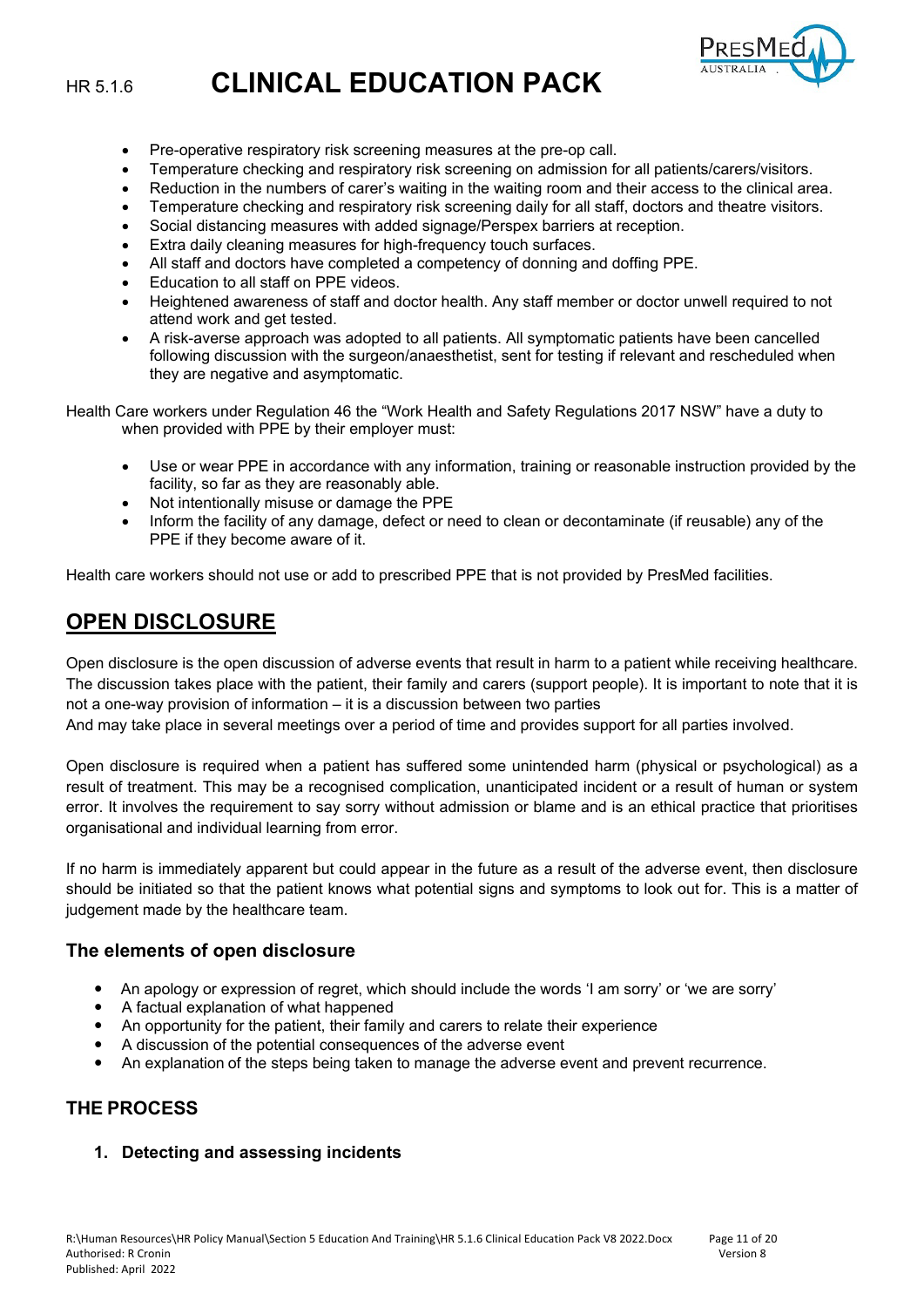

- Provide prompt clinical care to the patient to prevent further harm.
- Assess the incident for severity of harm and level of response
- Provide support for any staff involved as required.
- Notify relevant personnel and authorities
- Ensure privacy and confidentiality of patients and clinicians.

#### **2. Signal the need for Open Disclosure**

- Acknowledge the adverse event to the patient, their family and cares, including an apology or expression of regret.
- This may be the only requirement for a low level incident.
- Negotiate with the patient, family &/or carer
	- o The level of formality required
	- o The time and place for disclosure to take place
	- o Who should be present
- Provide written confirmation of the meeting
- Provide a contact for the patient, family / carer from the facility
- Avoid speculation or blame
- Maintain good verbal and written communication throughout the process

#### **3. Prepare for Open Disclosure**

- Hold a multidisciplinary team discussion to prepare
- Consider who will participate
- Appoint a leader for the discussion based on previous involvement with patient, family &/or carer
- Gather all necessary information
- Identify contact person if this hasn't been done

#### **4. Engage in Open Disclosure**

- Offer practical and emotional support to the patient, family and carer
- Support staff members throughout the process
- It may be necessary to hold several meetings or discussions to achieve all these aims

#### **5. Providing Follow –up**

- Ensure follow-up is done by senior clinicians or management where appropriate
- Agree on future care
- Share the findings of investigations and the resulting change in practice
- Off the patient, family &/or carers the opportunity to discuss the process with another clinician e.g., their GP.

#### **6. Completing the Process**

- Reach an agreement between the patient, family &/or carer and the clinician, or provided an alternative course of action
- Provide the patient, family &/or carer with final written and verbal communication that includes investigation findings
- Communicate the details of the adverse event, and outcomes of the process, to other relevant clinicians

#### **7. Maintaining Documentation**

- Keep the clinical record up to date
- Maintain a record of the Open Disclosure process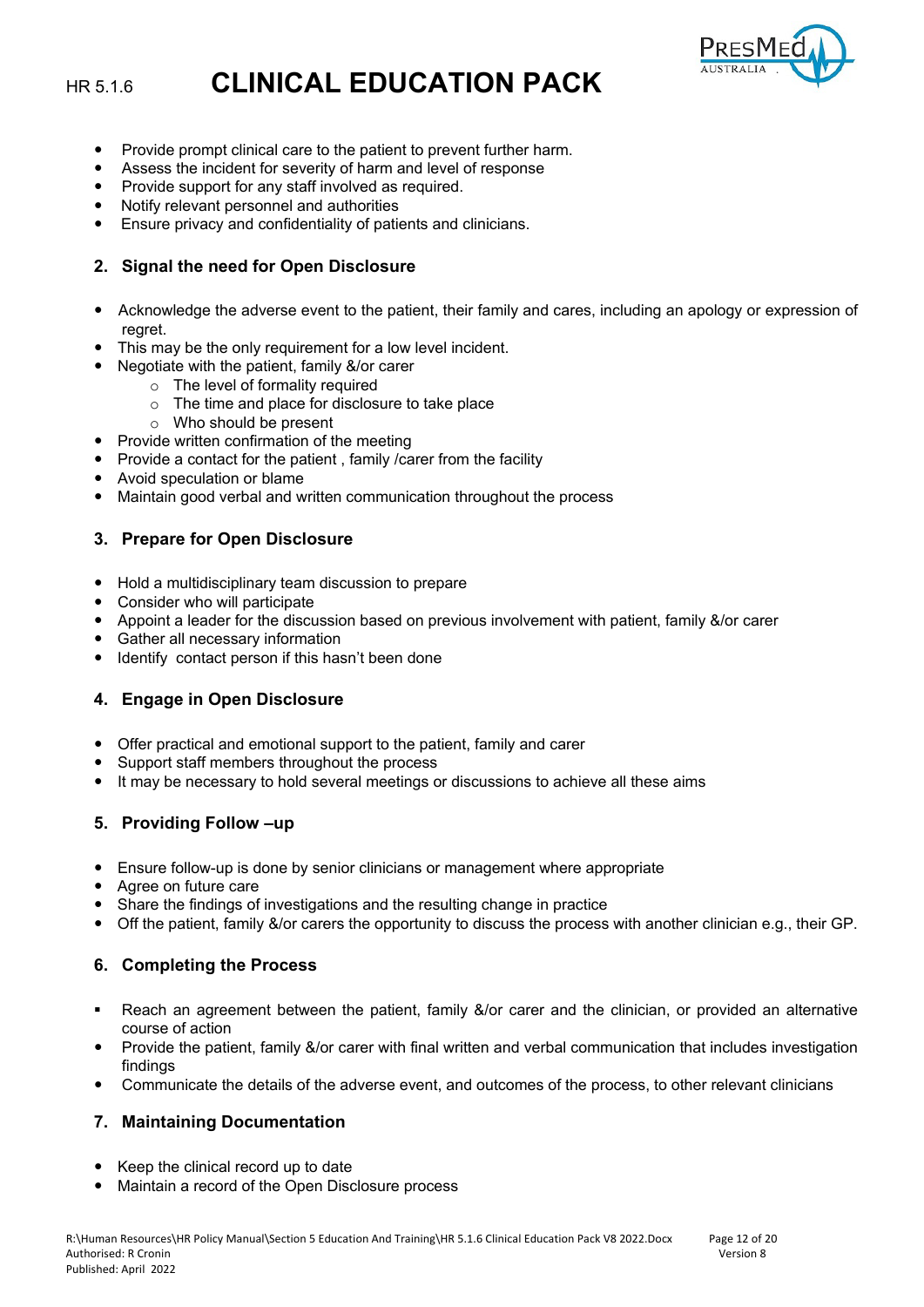

- File documents relating to the process in the clinical record
- Provide the patient with documentation throughout the process

#### **DECIDING NOT TO GO AHEAD**

- Decisions of non-disclosure, for any reason, need to be documented in the clinical record.
- The timing may be dependent on the condition of the patient and the availability of their support person.
- It may be deemed that the incident doesn't warrant Open Disclosure
- The decision must be defensible in public.

### **POINTS TO REMEMBER**

- An apology is not an admission of guilt and neither is an expression of regret.
- Acknowledging an adverse event, apologising or expressing regret, is not an admission of liability.
- Open disclosure does not, of itself, create legal liability. Liability is established by a court based on evidence which may include statements made either before or after the event.
- Don't pre-empt results of investigations, apportion blame, state or agree that anyone is liable for the harm caused.

# **COMPLAINTS**

Patients are made aware that the facility has a patient complaints process in the Patient Information Booklet which patients receive at the time of booking. Complaints can be directed to the Chief Operating Officer or Clinical Manager/DON. Alternatively, patient or carers may lodge a complaint directly with:

Complaints – Health Care Complaints Commission (HCCC) Or NSW Private Health Branch

# **THE COMPLAINTS MANAGEMENT PROCESS**

The aim is to ensure that identified risks arising from complaints are managed appropriately, that complainants' issues are addressed satisfactorily, that effective action is taken to improve care for all patients, and that facility staff are supported.

#### STAGE 1: RECEIVE THE COMPLAINT

The key actions for staff when receiving a complaint are to:

- Actively listen to the complainant;
- Empathise, understand and acknowledge their viewpoint;
- Express regret that they have had a poor experience, and
- Assure them steps will be taken to investigate and resolve their concerns.
- Look for solutions
- Acknowledge receipt of the complaint
- Record the complaint create a comprehensive record of conversations, concerns, names, addresses, hospital numbers, providers, etc. Other key aspects are the service provided, dates and times. The written record of the complaint is the basis of any action taken about the complaint.

STAGE 2: ASSESS THE COMPLAINT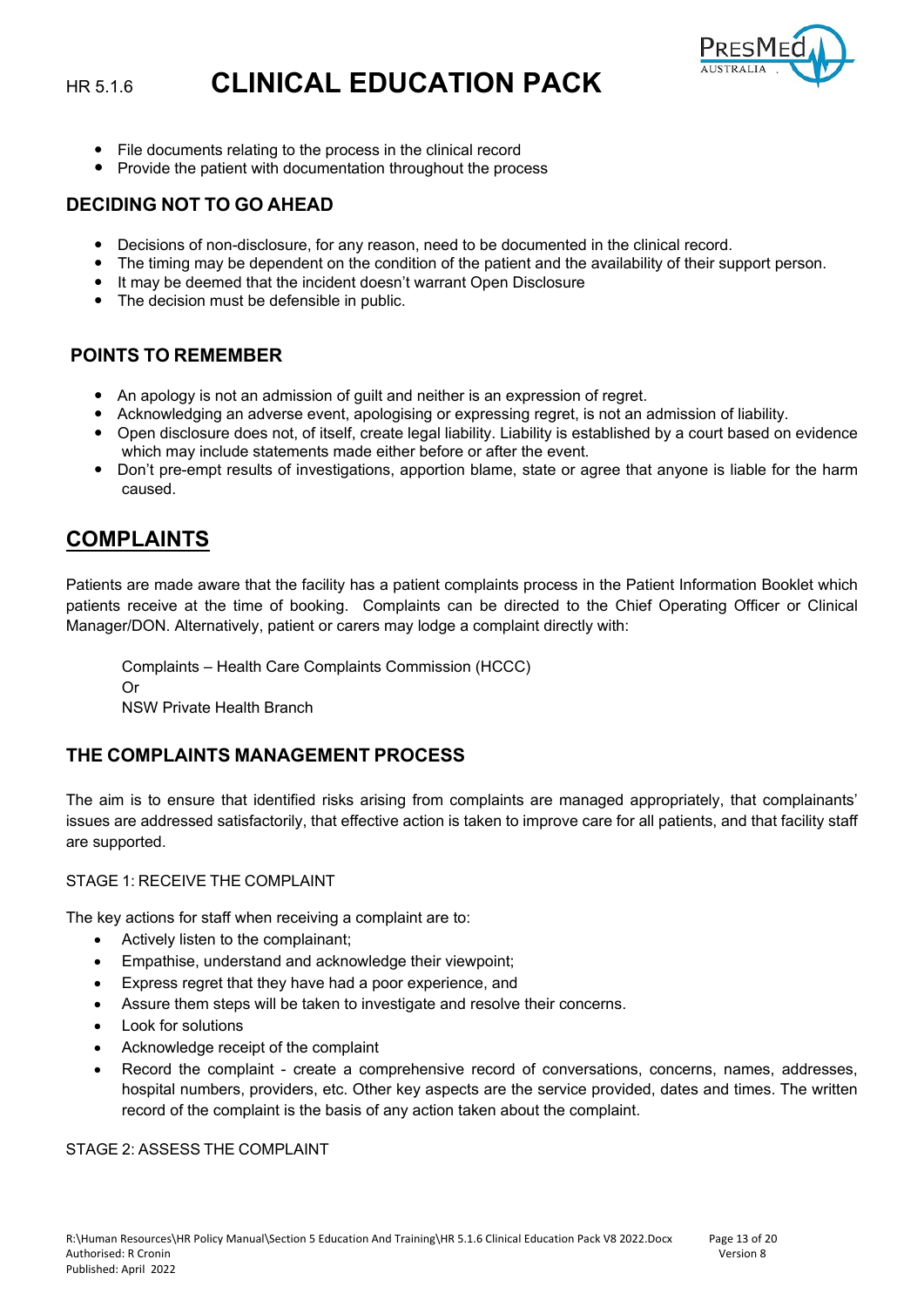

There are several steps:

- Identify the issues raised
- Identify the parties involved
- If necessary obtain patient authorities
- Rate the severity of the complaint using *L&M 3.5.1 'Severity Assessment Code Matrix'*

#### STAGE 3: INVESTIGATE THE COMPLAINT

- Obtain a sufficient amount of clinical and other information in order to decide what has occurred and identify appropriate action.
- Analyse the information collected and prepare Investigation Report

#### STAGE 4: RESOLVE THE COMPLAINT

The parties to a complaint are advised about the outcome. This may be achieved by providing a copy of the investigation report or it may be more appropriate to communicate the report's information in a letter format.

### **Conciliation**

A complaint may not have been serious enough to warrant a full investigation, although a straightforward resolution may not be possible. Conciliation is a process whereby a conciliator facilitates the resolution of disputes. A complaint may be suitable for conciliation if there has been a breakdown in communication between the parties, if insufficient information was provided, if an inadequate explanation was given for an adverse outcome, or if there was an inadequate service. The Chief Operating Officer (COO), in conjunction with the Managing Director (MD) and Board of Directors, will make the determination for engaging external conciliation.

#### **Recording and using complaints data**

Complaints information is used to record data, to monitor trends and to assist in service quality improvement as part of the facilities key performance indicators.

# **PATIENT CENTRED CARE**

Patient Centred Care is used to create a health service that is responsive to patient, carer and consumer input and needs. The application of patient centred care provides a standard of nursing care and clinical performance that reflects best practice. Ensuring that there are effective partnerships between consumers and the organisation at all levels of healthcare provision, planning, and evaluation have been associated with decreased readmission rates, decreased healthcare acquired infection rates, reduced length of stay, and improved adherence to treatment regimens.

### **THE PRINCIPLES OF PATIENT CENTRED CARE**

- The patient is empowered to make decisions about their care.
- It is respectful of and responsive to the preferences, needs and values of the patient.
- The nurse is responsible for the care they provide and has the role of educator
- A professional service is provided in a professional and contemporary model of care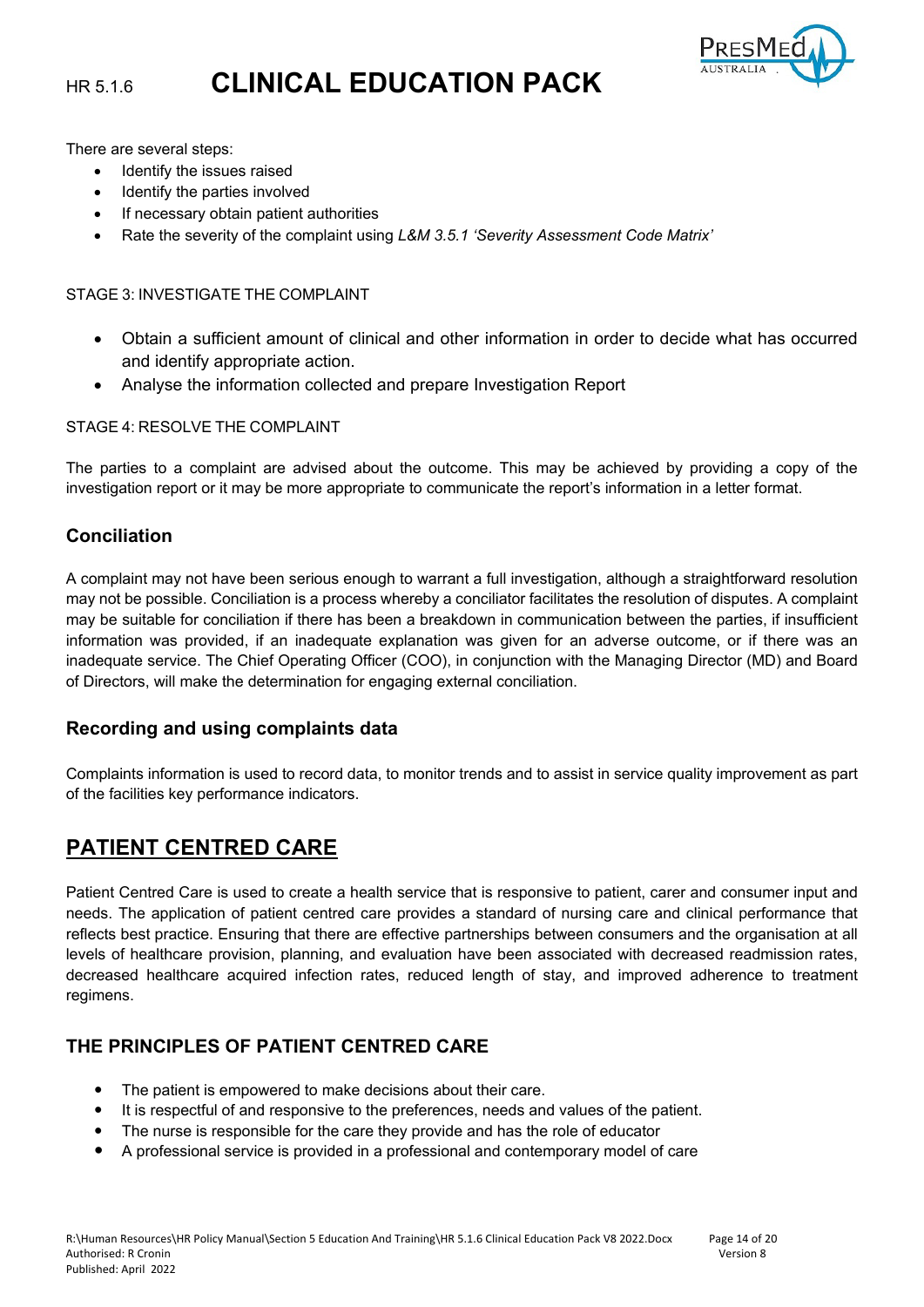

### **OBJECTIVES OF PATIENT CENTRED CARE**

- Care delivered in a timely, safe and appropriate manner according to professional standards, medico-legal and statutory requirements.
- Nursing delivery of inpatient care will be reflective of patient acuity and staff skill level.
- Care is co-coordinated to ensure the best possible outcomes for the patient.
- Care delivered in a timely, safe and appropriate manner according to professional standards, medico-legal and statutory requirements.
- Nursing delivery of inpatient care will be reflective of patient acuity and staff skill level.
- Care is co-coordinated to ensure the best possible outcomes for the patient.

# **MODEL OF CARE**

- The patient is the centre of care.
	- A relationship is established with the patient by
	- o Staff introducing themselves,
	- $\circ$  Staff discussing the plan of care,
	- $\circ$  Staff asking the patient if they need anything before leaving them,
	- $\circ$  Staff asking the patient if there was anything that they expected to happen, or didn't expect to happen, that occurred today

# **ANTIMICROBIAL UTILISATION**

Adherence to the principles of prudent antibiotic use is essential to avoid the danger of emerging drug resistance and provide best practice and quality care for the facility's patients.

The Facility recommends that antibiotics used should be appropriate for Clinical Specialty and the surgical prophylaxis intended to achieve. The Medical Advisory & Audit Committee has been proactive in the Facilities Antimicrobial Stewardship Policy development as the lead clinical advisory and oversight body. This policy has also been endorsed by the Facility Board. All Accredited Medical Practitioners (AMP's) have been informed of the Facilities approach to surgical prophylaxis and antimicrobial usage.

Antimicrobial usage is documented on MR9 Surgeons Record (operation report) for all patients. The Facility stocks minimal and limited supplies of alternative antibiotics.

### **Antimicrobial Stewardship Programme**

Management in conjunction with the MAAC and Board review clinical indicators (L&M 3.2.2. Clinical Indicators and Audits) as part of our ongoing surveillance program. Indicators include:

- ACHS: Re-admission Cataract within 28 days Endophalmitis
- ACHS: Re-admission Glaucoma within 28 days Endophalmitis
- ACHS: Re-admission Retina within 28 days Endophalmitis
- **QPS: Post-operative infections**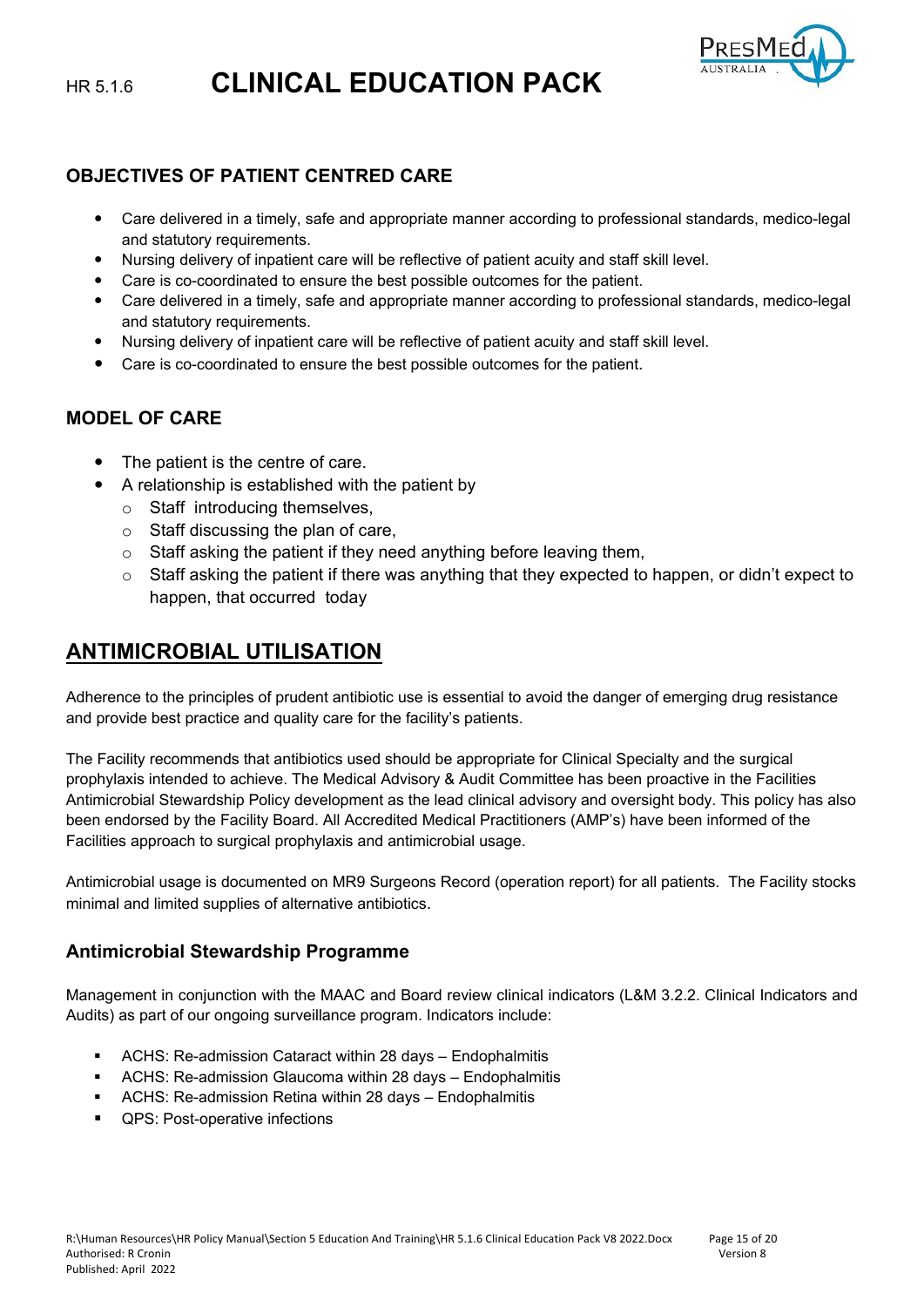

# **Antimicrobial Usage Ophthalmology**

- Evidenced-based literature supports the utilization of intra-cameral Cephalosporin's injected at the end of cataract surgery cases - (cataract surgery amounts to 80% of the total surgical workload across the PMA Facilities) 0.048% (.48 infections per 1000 cases) with Cephalosporin vs 0.35% (3.5 infections per 1000 cases) without Cephalosporin [ESCRS 2013]
- The MAAC endorsed surgeons having the choice of two Cephalosporin's Cephazolin and Cefuroxime. This is because Sydney Eye Hospital utilisers Cephazolin whilst many of the European studies utilize Cefuroxime. Both have the same efficacy for surgical prophylaxis.
- The prescribing of Cephazolin and Cefuroxime for cataract surgery prophylaxis is consistent with the Therapeutic Guidelines (Australian): Antibiotic (2019). These Guidelines and eMIMS are available in every PMA Facility.
- A compounding pharmacy provides prepackaged Cephazolin and Cefuroxime. Surgeons may elect to utilize either of these two antibiotics.
- Alternative pre-packaged antibiotics will not be provided by the Facilities in order to discourage other antibiotic utilization inconsistent with the evidence in the literature.
- The use of intracameral antibiotics continues to be entirely up to the discretion of the treating Surgeon.
- Minimal supplies of alternative antibiotics are available at the Centre for peri-operative utilization. These antibiotics must be prepared by the scrub or surgeon at the time of use. A clinical competency is undertaken every year by scrub staff to ensure their compliance.
- **The MAAC and Clinical Microbiologist have identified Vancomycin as a restricted antibiotic for ophthalmic perioperative utilization. Vancomycin's use is restricted across the PMA Facilities.**
- Ophthalmic Surgeons and peri-operative nursing staff document on MR9 Surgeons Record the antimicrobial used and administered.
- Povidone-Iodine (5-10%) (PVI) is used for all pre-operative antisepsis, unless allergy/contraindication, then aqueous chlorhexidine 0.05% is utilized.
- PVI is applied for three minutes to the cornea, conjunctival sac and periocular skin.
- Pre and post-operative antibiotic eye drops/ung are utilized at the Facilities as per Doctors standing orders. The eye drops/ung utilised is consistent with the Therapeutic Guidelines – Antibiotic.
- RANZCO'S "*Guidelines on Toxic Anterior Segment Syndrome*" 2015 provides advice on the potential causes of TASS, including the avoidance of post-operative PVI and ointment.

The MACC has determined that it is up to the individual surgeon's clinical preferences regarding this RANZCO Guideline.

### **Evaluation:**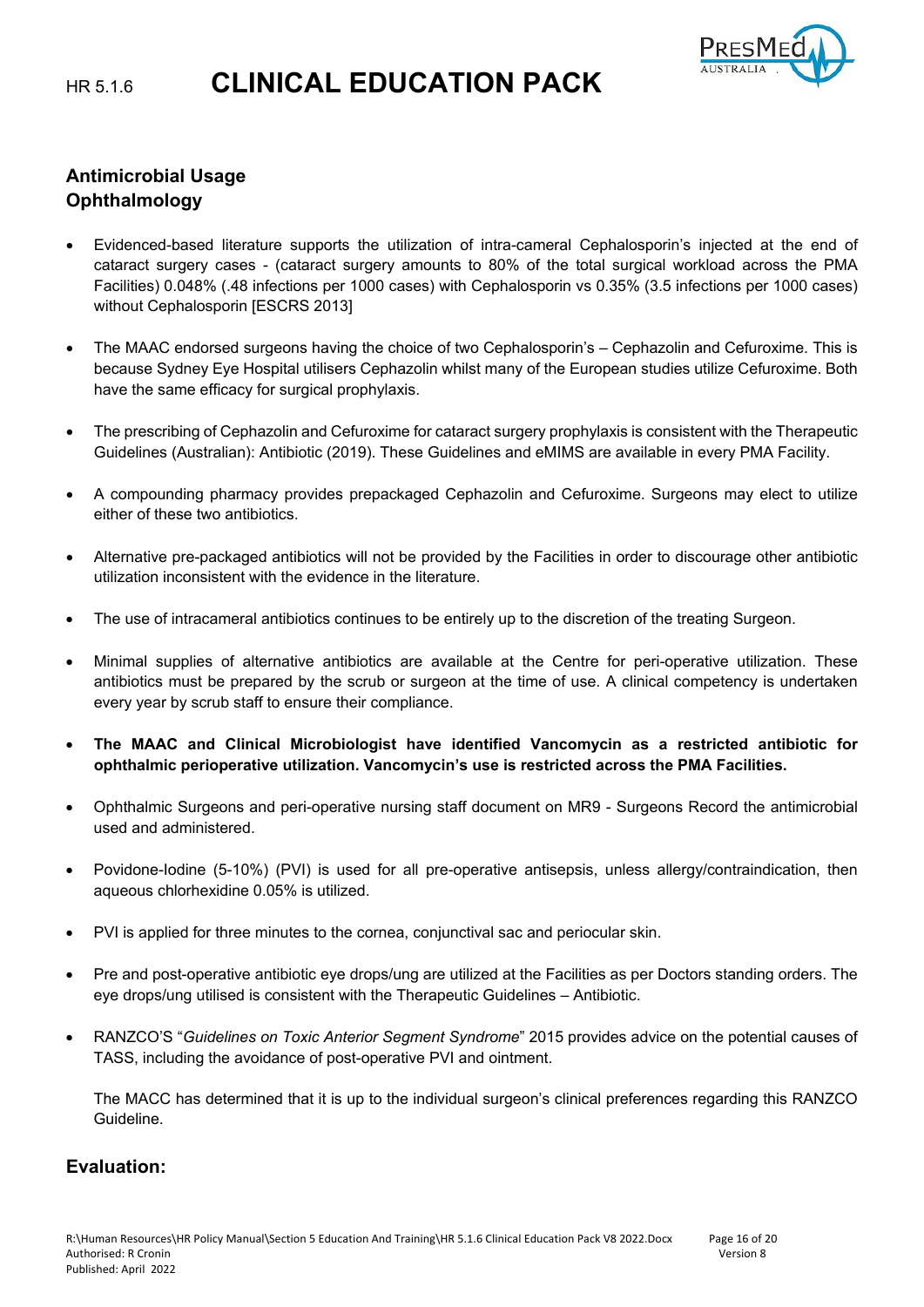

An audit of Antimicrobial Usage within each PMA Facility is conducted annually.

### **OPHTHALMOLOGY PRE OPERATIVE DILATING DROPS**

**Presmed facilities offer pre-operative compounded combination dilating eye drops from Customised Pharmacy. The compounded formula has been utilised throughout Presmed facilities with MACC endorsement since 2018.** 

**The compounded combination drop is only required to be administered**

**1 drop x2 at a 5 min interval.**

**Users have found this combination is as effective as common existing regimes. They have also found that it is more comfortable for the patient with minimal contact to the pre-operative eye. Our Clinical evaluation indicates that the admission process time is reduced and more streamlined. The cost of the compounded Minims is less than the costs of using several Minims for the one patient. There is a saving in time and money.** 

### **ABORIGINAL AND TORRES STRAIT ISLANDER CULTURAL**

#### **ABORIGINAL AND TORRES STRAIT ISLANDERS**

The National Aboriginal Community Controlled Health Organisation (NACCHO) is the national peak Aboriginal health body representing Aboriginal community controlled health services throughout Australia. According to NACCHO, the model of primary health care is in keeping with the philosophy of Aboriginal community control and the holistic view of health that this entails:

"Aboriginal health is not just the physical well-being of an individual but is the social, emotional and cultural well-being of the whole community in which each individual is able to achieve their full potential thereby bringing about the total well-being of their community." (Griew, 2008)

The following factors are important:

- Genuine local Aboriginal and Torres Strait Islander (ATSI) community engagement to maximise participation, up to and including full community control.
- A multidisciplinary team approach employing local community members.
- Service delivery that harmonises with local Aboriginal and Torres Strait Islander ways of life.

Current reform proposals in relation ATSI primary health care emphasise the importance of a family-centred approach. Family in this context has a broad community focus and recognises, for example, that Aboriginal and Torres Strait Islander children often have other significant carers in addition to their biological mother and father. Family-centred primary health care takes a life course approach, which, without neglecting adult health, focuses on establishing early life resilience and advantages in child development.

#### **Australian Commission on Safety and Quality in Healthcare National Safety and Quality Health Service Standards Version 2**

#### **CLINICAL GOVERNANCE: STANDARD 1**

Leaders of a health service organisation have a responsibility to the community for continuous improvement of the safety and quality of their services, ensuring that they are person centred, safe and effective.

#### **Action 1.21**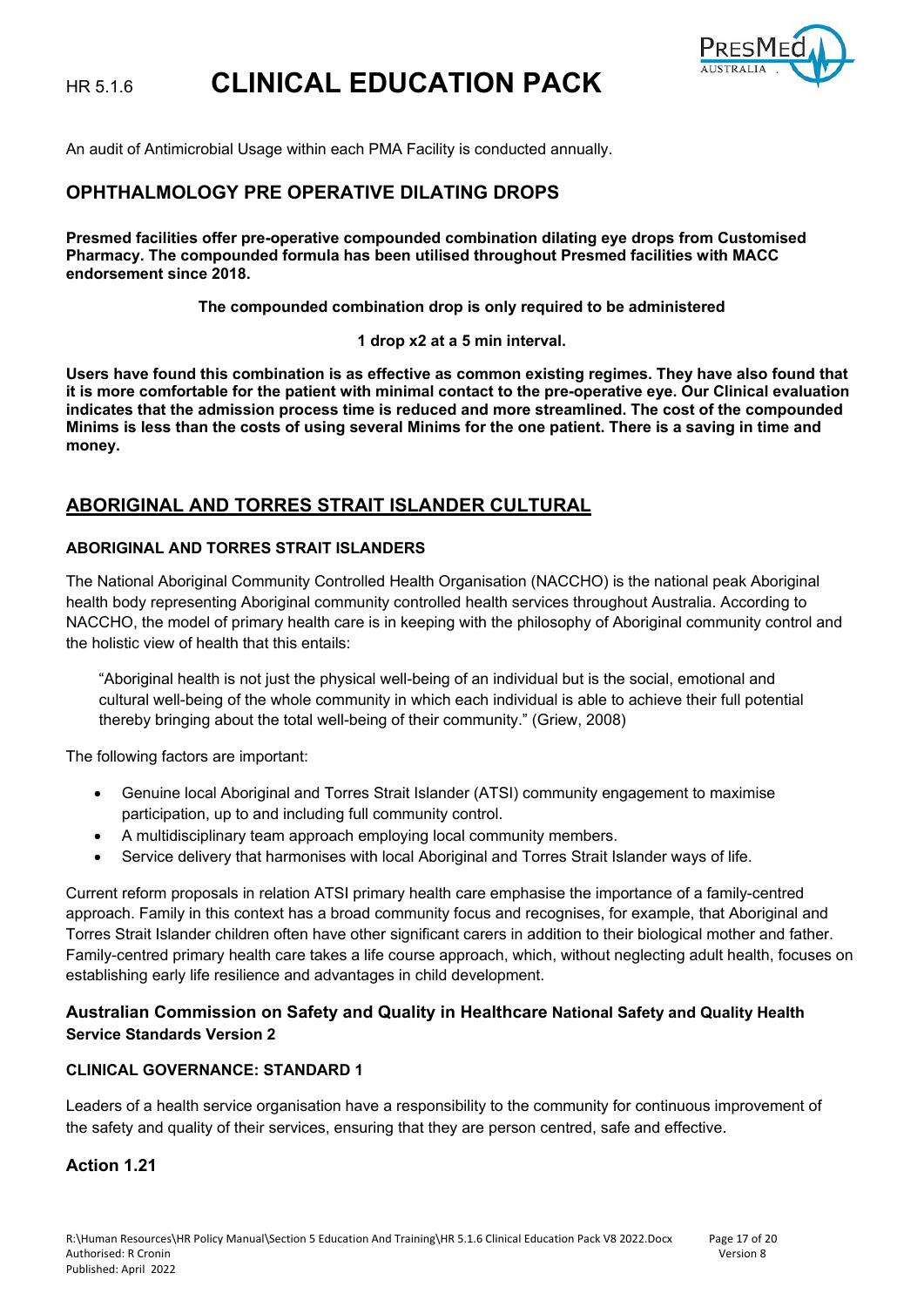

- The health service organisation has strategies to improve the cultural awareness and cultural competency of the workforce to meet the needs of its Aboriginal & Torres Strait Islander (ATSI) Patient
- Ensure that actions to improve cultural competency are implemented and monitored for effectiveness
- Management reviewed the organisation's education and training policies and programs to ensure that they adequately cover the cultural competency and monitor workforce participation in training
- Day procedure services may have a small ATSI patient population. For many ATSI people receiving care in a day surgery, their risk of harm will be similar to that of the general patient population using the service
- Assessment of actions required to meet this standard is based on patient case-mix statistics

#### **Presmed Facilities ATSI Admissions (1July 2020 to 30 June 2021) % ATSI Admissions vs Last Year** Chatswood Private Hospital 47 admissions 0.52% (LY 0.52%) Epping Surgery **Centre** 10 admissions 0.45% (LY 0.52%) Central Coast Day **Hospital** 67 admissions 1.26% (LY 0.93%) Madison Day Surgery 1 admission 0.03% (LY 0%)

#### **ASSESSMENT OF CASE-MIX**

• The ATSI population % by Northern Sydney Local Health District is 0.4% (total: 3,360) and the Central Coast Local Health District is 3.8% (total: 12,485). Source: NSLHD & CCLHD Aboriginal Health Unit webpages July 2019

Based on our small number of admissions and small community size it is appropriate for our facilities to provide cultural awareness training to meet this standard as below:

This information is included in the Staff and AMP Mandatory Annual Clinical Education Pack.

#### **STRATEGIES FOR IMPROVEMENT - CULTURE**

- Having an effective culture in place means that an organisation has a defined set of values and principles and demonstrates behaviours, attitudes, policies and structures that enable it to work effectively. These values are embedded within our organisation's policy and procedures.
- Our existing Cultural & Linguistic Diversity (CALD) Policy recognises that health service organisations should acknowledge and be respectful of the cultural factors and complex kinship relationships that exist in the local ATSI community.
- Ensuring that health services and providers are culturally competent will lead to more effective health service delivery and better health outcomes.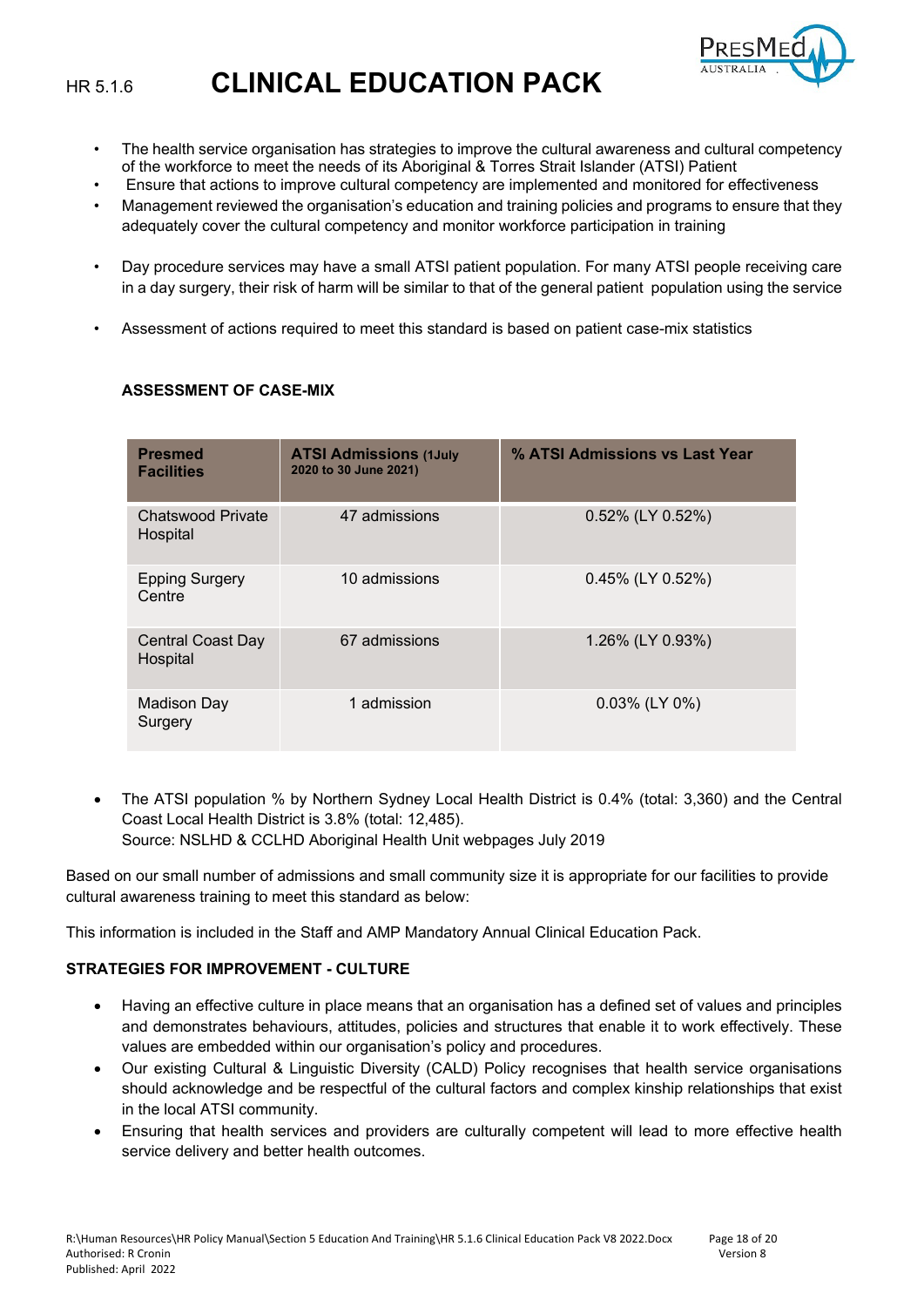

#### **STRATEGIES FOR IMPROVEMENT - EDUCATION & TRAINING**

ATSI may not see mainstream health services offering them a safe and secure place to get well. Culture can influence ATSI people's decisions about when and why they should seek health services, their acceptance of treatment, the likelihood of adherence to treatment and follow up, and the likely success of prevention and health promotion strategies.

In many cases they experience:

- Isolation from community and kin
- Language barriers in understanding health messages and difficulty in informing clinicians of their needs
- Financial difficulties in gaining access to treatments (travel costs) and funding the costs of treatments
- Perceived inferior treatment

#### **STRATEGIES FOR IMPROVEMENT – CULTURAL AWARENESS**

#### **History & Culture**

- Timelines, white settlement, removal of cultural practices & denial of traditional lands, men's and women's business, apology & reconciliation
- •

#### **Identity**

• The dreaming, land connectedness & spirituality, totems, language & significant events

#### **Aboriginal Health**

• Health statistics, 'closing the gap', aboriginal community controlled health sector & services, historical relationships

#### **Communication**

• Protocols, elders, consultation, community-based organisations, first language

#### **Existing Barriers for Access to Health Services**

- Racism, prejudice & discrimination, language,
- Education, employment, isolation, past experiences, community connectedness

There are clear significant disparities between ATSI people's standards of health to non-ATSI Australians. ATSI people's life expectancy is ten years less than non-ATSI people.

• ATSI experience a higher prevalence of chronic diseases, and chronic disease risk factors compared to non-ATSI. Circulatory disease, cancer, diabetes and respiratory disease accounts for approximately 70% of indigenous deaths.

#### **LOCAL PRIORITIES**